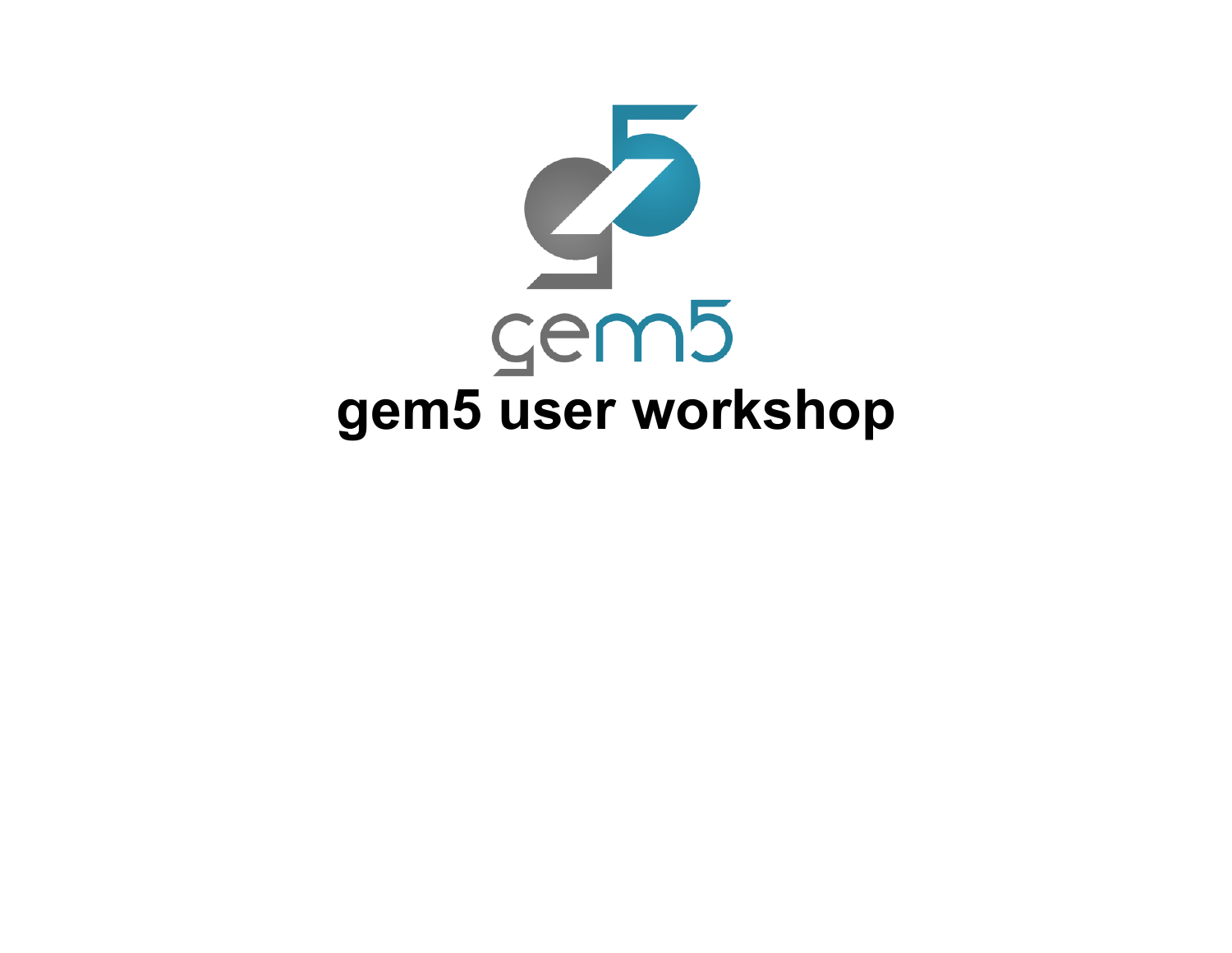## **Welcome!**

- Thanks for attending and speaking
- Hope this will generate useful connections across groups
	- Large number of academics and companies here today
	- Leverage each others work
- Stimulate further use and contribution to gem5
	- No need to reinvent the wheel

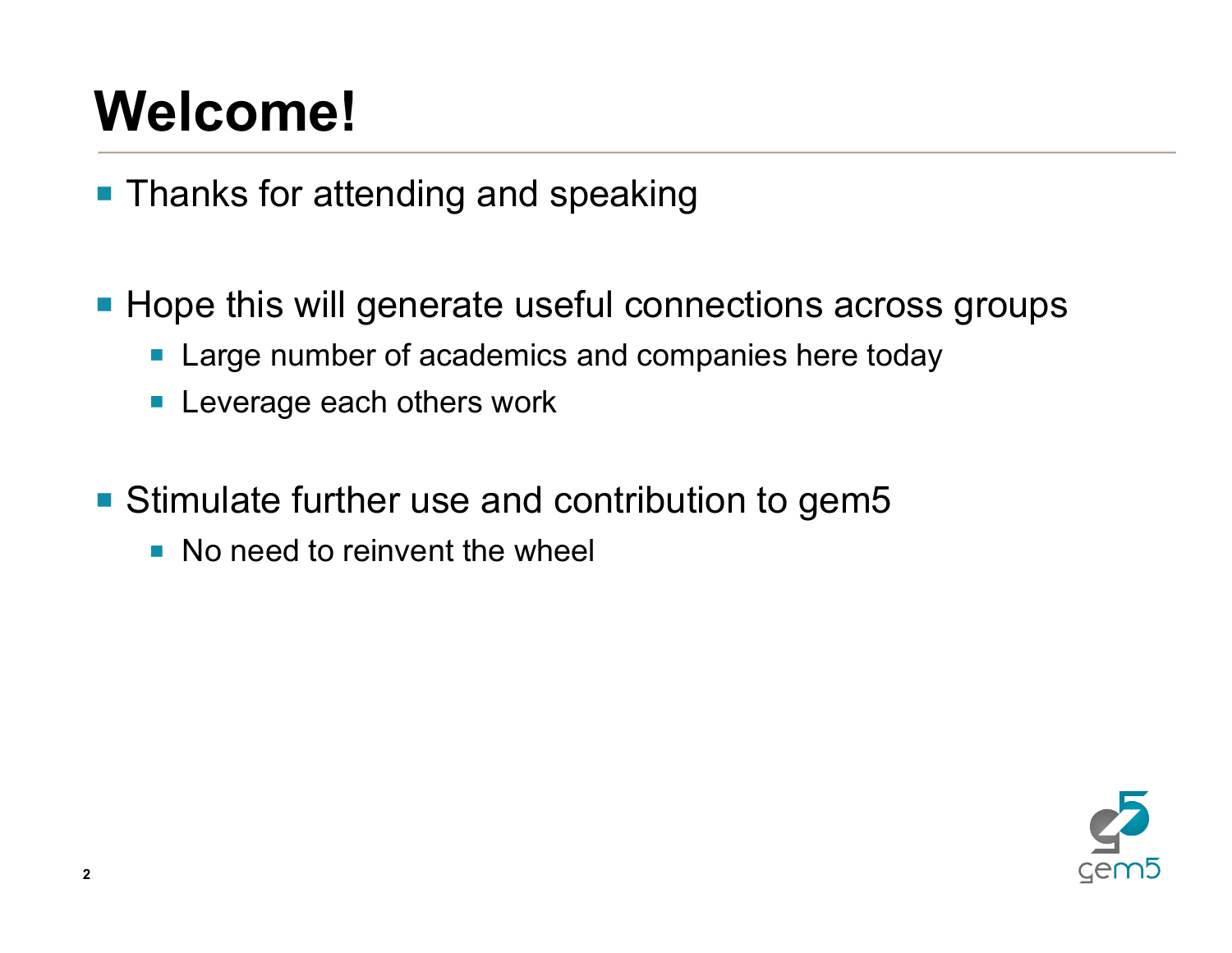# **Agenda Part 1**

| <b>Topic</b>                                           | <b>Time</b> | <b>Presenter</b>                              |
|--------------------------------------------------------|-------------|-----------------------------------------------|
| <b>Introduction</b>                                    | 08:30       | Ali Saidi                                     |
| <b>Memory System Enhancements</b>                      | 08:45       | Andreas Hannson                               |
| Visualizing stats via Streamline                       | 09:05       | Dam Sunwoo                                    |
| <b>HAsim: FPGA-Based Micro-Architecture Simulation</b> | 09:20       | Michael Adler                                 |
| <b>VLIW DSPs/MIPS FS mode</b>                          | 09:35       | Deyuan Guo & Hu He                            |
| Eclipse Integration                                    | 09:50       |                                               |
| <b>Break</b>                                           | 10:05       |                                               |
| <b>Full-system Workloads and Asymmetric Multicore</b>  | 10:30       | <b>Anthony Gutierrez</b>                      |
| <b>ARM SoC exploration</b>                             | 10:45       | Alexandre Romana &<br><b>Abhilash Nair</b>    |
| <b>SystemC</b> Integration                             | 11:00       |                                               |
| <b>Composite Cores</b>                                 | 11:15       | Shruti Padmanabha &<br><b>Andrew Lukefahr</b> |
| <b>Customized In-Order CPU Modeling</b>                | 11:30       | <b>Korey Sewell</b>                           |

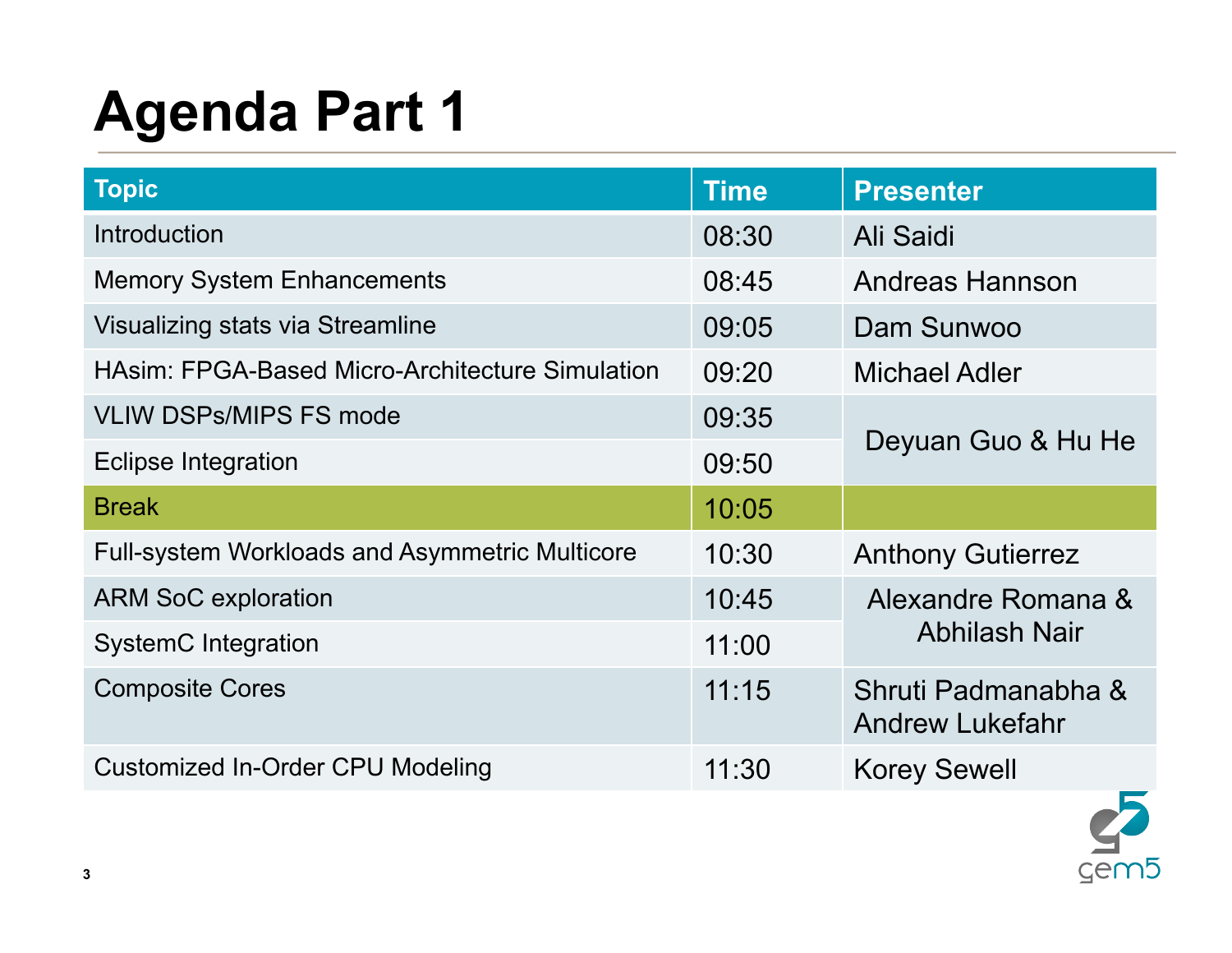# **Agenda Part 2**

| <b>Topic</b>                                             | <b>Time</b> | <b>Presenter</b>          |
|----------------------------------------------------------|-------------|---------------------------|
| Cross-cutting Infrastructure for Evaluating Managed Apps | 11:45       | <b>Paul Gratz</b>         |
| Lunch                                                    | 12:00       |                           |
| <b>Simplifying SLICC via Atomic Messages</b>             | 13:00       | <b>Brad Beckmann</b>      |
| Accelerating simulation with KVM                         | 13:15       | Ali Saidi                 |
| gem5-fusion: A Simulator for Heterogeneous Procs         | 13:30       | Jason Power & Marc<br>Orr |
| <b>Break-out Sessions</b>                                | 13:45       | Everyone                  |
| <b>Break</b>                                             | 15:00       |                           |
| Wrap-Up & Next Steps                                     | 15:30       | Everyone                  |
| <b>Conclusions</b>                                       | 16:00       | <b>Steve Reinhardt</b>    |
|                                                          |             |                           |
| <b>NSF Infrastructure Meeting</b>                        | 16:30       | <b>Bruce Childers</b>     |

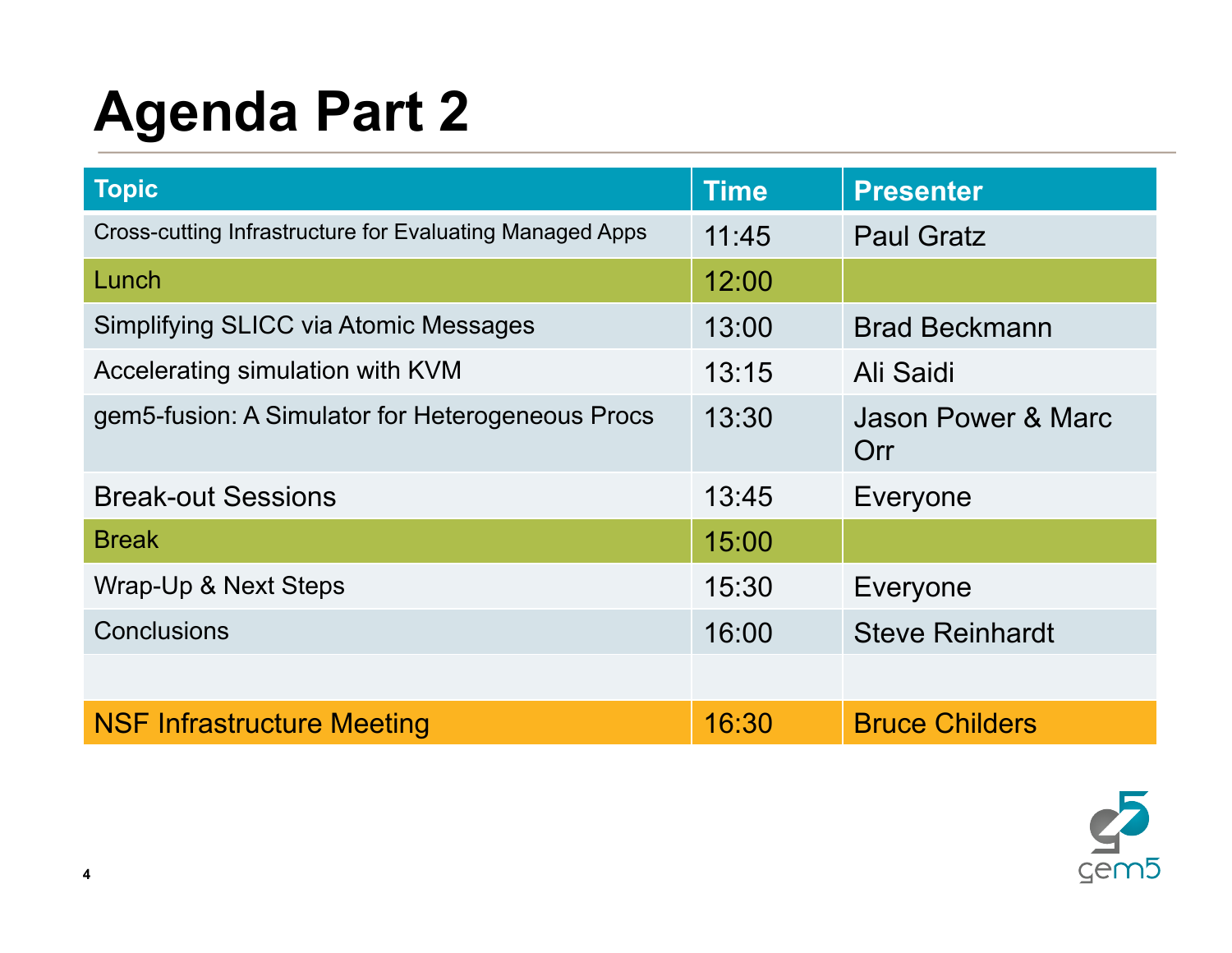#### **Breakout Sessions**

- gem5 certainly isn't perfect
	- What can we do to make it better and how can we get it done?
	- How can we increase interaction in the community?
- Finding people with the same issues
	- Building a plan to address them
- Some suggested topics:
	- How to interface others tools (power, thermal, ...)?
	- Verification & Validation
	- Performance
	- SystemC integration

§ …

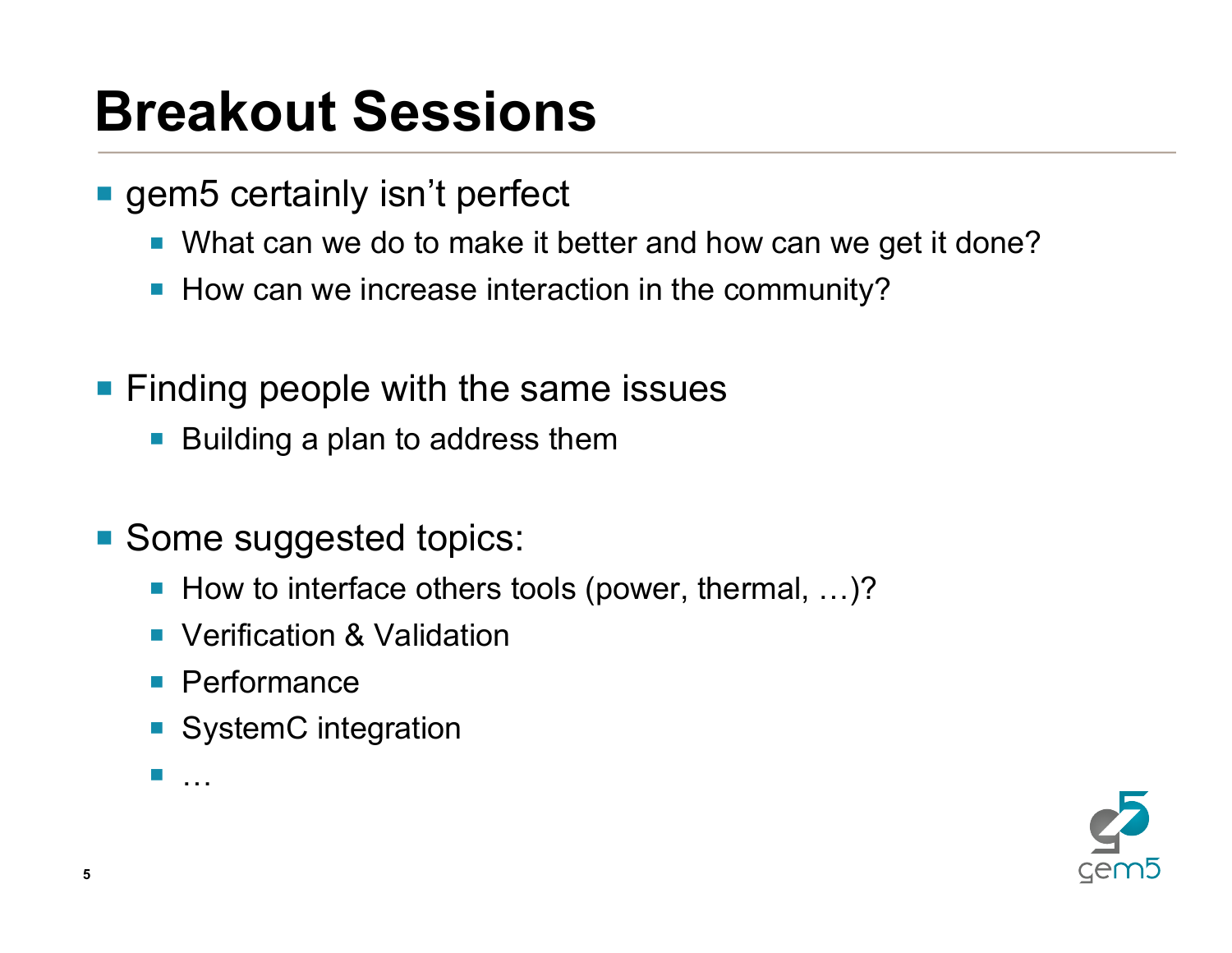### **Breakout Sessions Continued**

- **If you're interested in leading a breakout session** 
	- Please come to Steve or Ali with topics during breaks
	- If you'd be willing to lead one of the groups that would be great
	- We'll try to form groups based on topics people are interested in
- Groups can talk for an about an hour
	- Generate some thoughts/actions
- Five-minutes per group to present

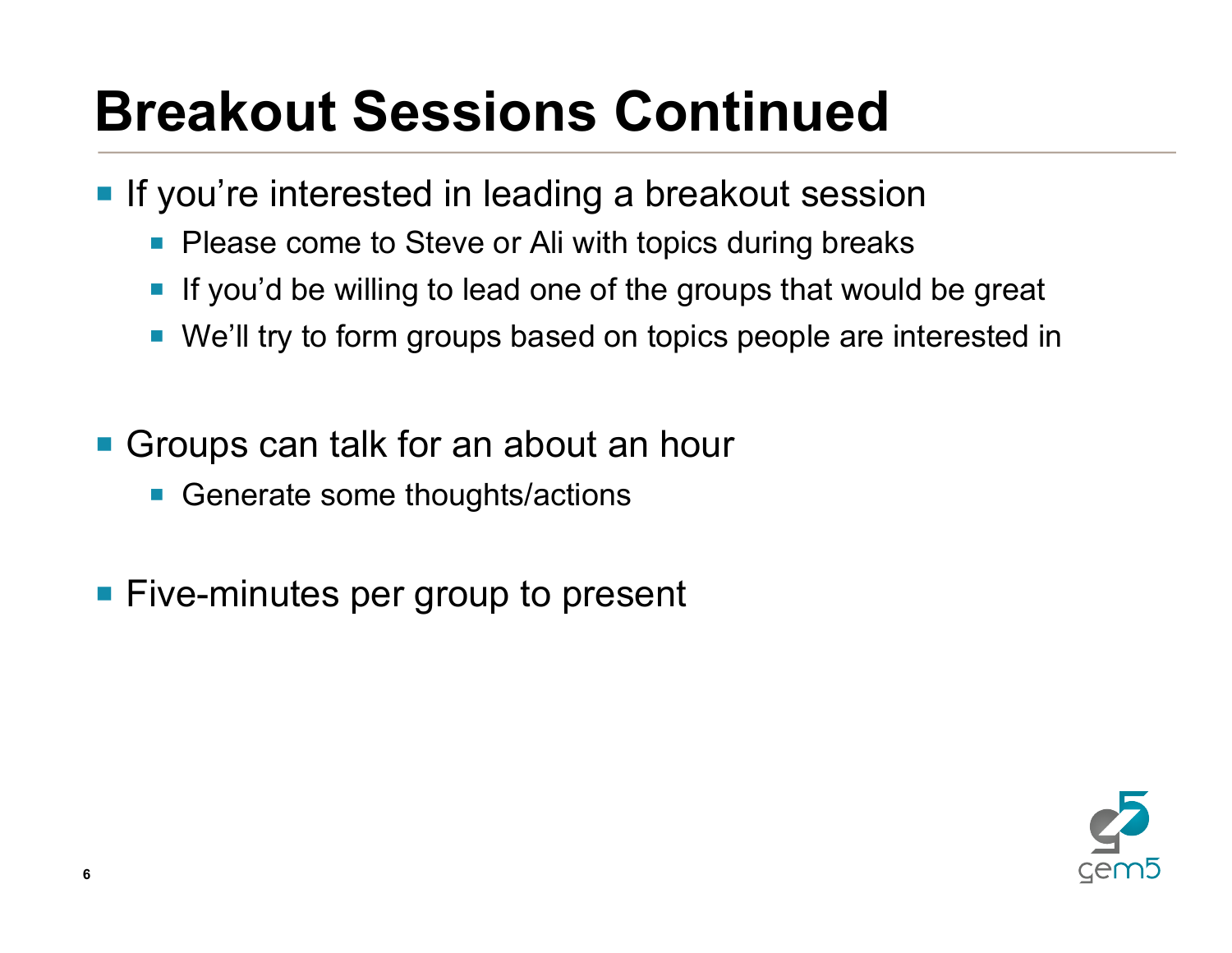#### **Lines of Code**



# $\sqrt{\frac{2}{2}}$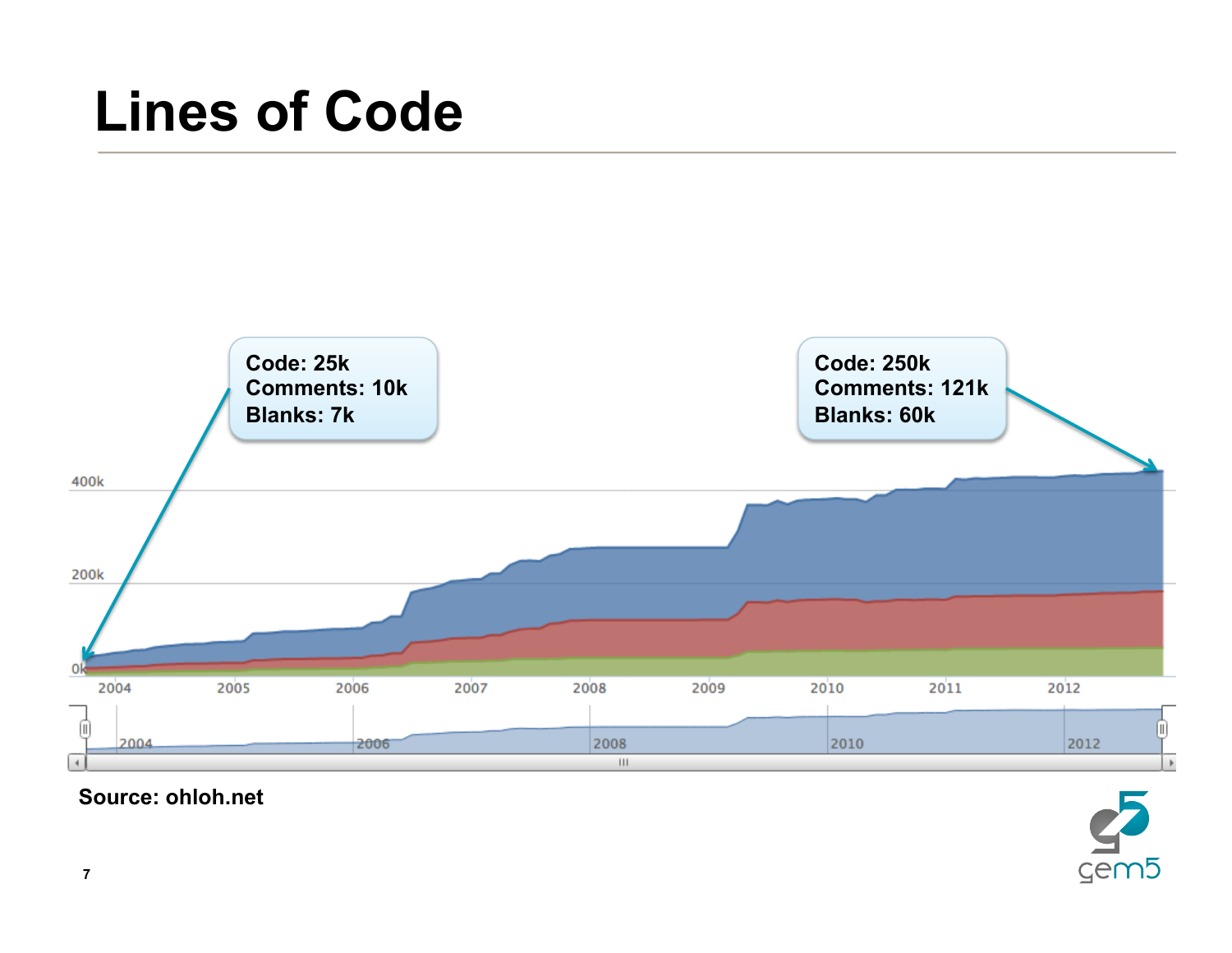### **Commits per Month**

■ ~50 commits every month for a long time



■ Growing number of contributors **Source: ohloh.net**